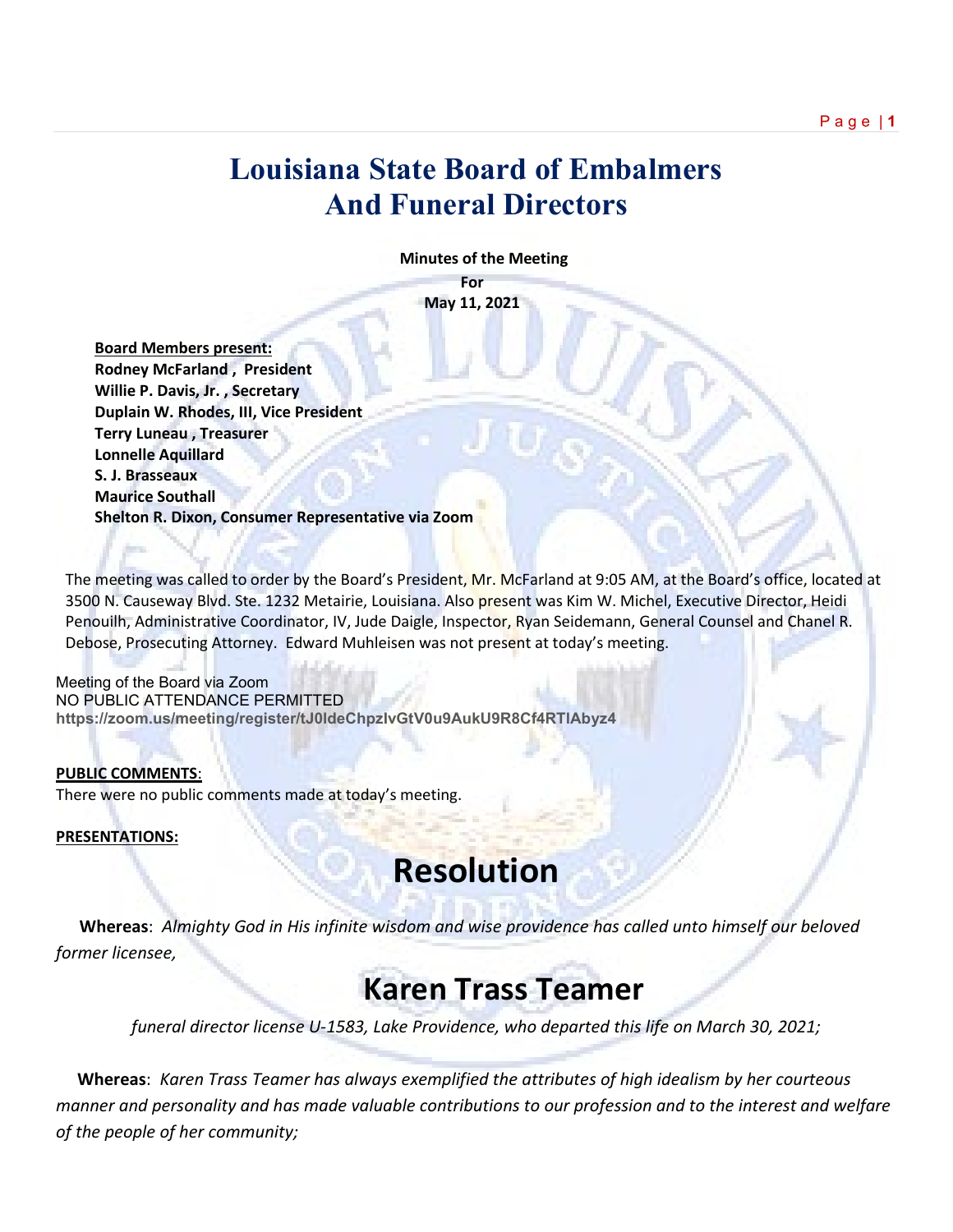**Whereas**: *Karen Trass Teamer offered her counsel, judgment and time to the funeral profession for over ten years; and,*

 **Whereas**: *Karen Trass Teamer has further extended her energy to our state by having served in various capacities within her community;*

 **Therefore, be it resolved** *that the Louisiana State Board of Embalmers and Funeral Directors extends to the family of the late Karen Trass Teamer our deepest sympathy and condolences for their great loss which we so keenly feel; and,* 

 **Be it further Resolved** *that this tribute be written into the minutes of the Louisiana State Board of Embalmers and Funeral Directors and suitable copies of this resolution be sent to the members of her family.*

### **COMPLIANCE, HEARING and/or ADMISSION AND CONSENT**

An update with regard to the Laws and Rules Committee meeting which was held on Monday, May 10, 2021 was discussed with the Board.

There were several items that are being discussed with regard to renewals and branch locations. It was noted that all of the regulations need to be restructured as the current language is outdated.

The President, Mr. McFarland, requested that Mr. Brasseaux chair the Laws and Rules Committee in order to progress forward with the considerably needed changes.

A request was made by Jason Dickinson for his temporary license to be extended beyond the expiration date in order to prepare for the exam.

A motion was made by Mr. Southall, seconded by Ms. Aquillard, and unanimously passed that the request be denied.

Ms. Michel presented her report, noting that Certemy has completed the initial development for the website portal system and now they are working on the progression to begin the "live" phase.

Ms. Michel presented the Board with the licensing report for new licenses, reinstatements and interns registered.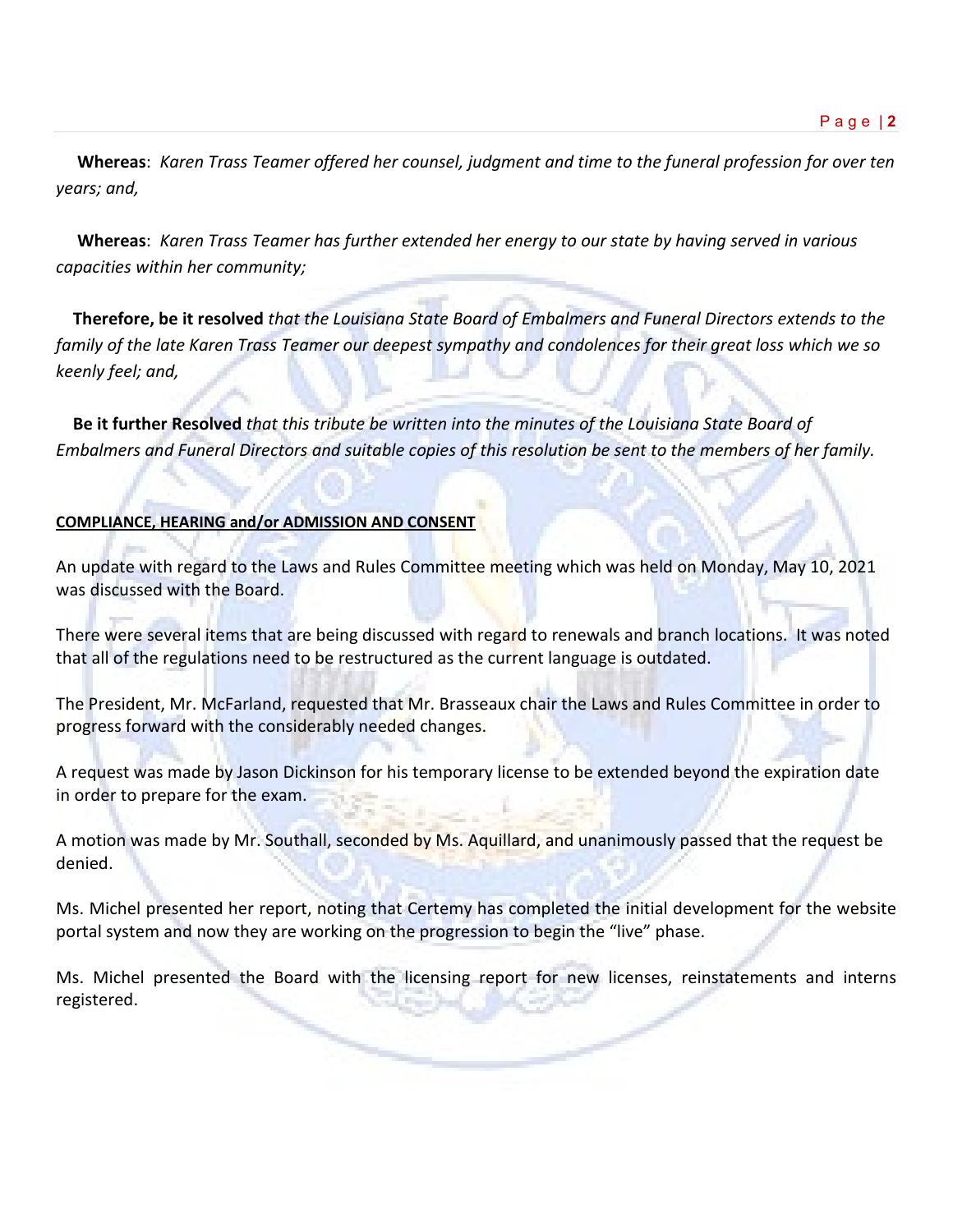|                                             |          | <b>License &amp; Registry Update</b>                     |                             |  |
|---------------------------------------------|----------|----------------------------------------------------------|-----------------------------|--|
|                                             |          |                                                          | <b>Updated on 5/10/2021</b> |  |
| <b>Funeral Establishments - new issue</b>   |          |                                                          |                             |  |
|                                             |          | <b>Establishment Ownership/Location/Name Change</b>      |                             |  |
|                                             |          |                                                          |                             |  |
| <b>Crematory Establishment - new issue</b>  |          |                                                          |                             |  |
|                                             |          |                                                          |                             |  |
|                                             |          | <b>Embalmer and Funeral Director License - new issue</b> |                             |  |
| Paige Aymond                                | E-2920   |                                                          |                             |  |
| <b>Funeral Director License - new issue</b> |          |                                                          |                             |  |
| <b>Toni Palestina</b>                       | $U-1728$ |                                                          |                             |  |
| <b>Retort Operator License - new issue</b>  |          |                                                          |                             |  |
| Davis Eidson                                | 384      |                                                          |                             |  |
| Darrell Darden                              | 385      |                                                          |                             |  |
| <b>Kevion Haynes</b>                        | 386      |                                                          |                             |  |
| <b>Aason Fortune</b>                        | 387      |                                                          |                             |  |
|                                             |          | <b>Webstand</b>                                          |                             |  |
| <b>Internships Registered</b>               |          |                                                          |                             |  |
| <b>Eric Outley</b>                          | 0530     | <b>Heather Jenkins</b>                                   | 534                         |  |
| <b>Robert Smith</b>                         | 0531     | <b>Earl Richardson</b>                                   | 535                         |  |
| <b>Travis Smith</b>                         | 0532     | <b>Alexis Balfantz</b>                                   | 536                         |  |
| Laura Aldrich                               | 0533     |                                                          |                             |  |
|                                             |          |                                                          |                             |  |

Motion was made by Mr. Brasseaux, seconded by Mr. Luneau and unanimously passed that the Executive Director's report be accepted as presented.

Mr. Daigle presented his inspector's report as; 83, 200 miles is the total mileage on the 2017 Ford Fusion. Since the beginning of 2021 a total of 222 inspections have been done so far this year. 57 Inspections since the last meeting. This represents the total number of inspections since the beginning of 2021.

Motion was made by Mr. Brasseaux, seconded by Mr. Rhodes and unanimously passed that the Inspector's report be accepted as presented.

The minutes of April 13, 2021 were presented for review and approval.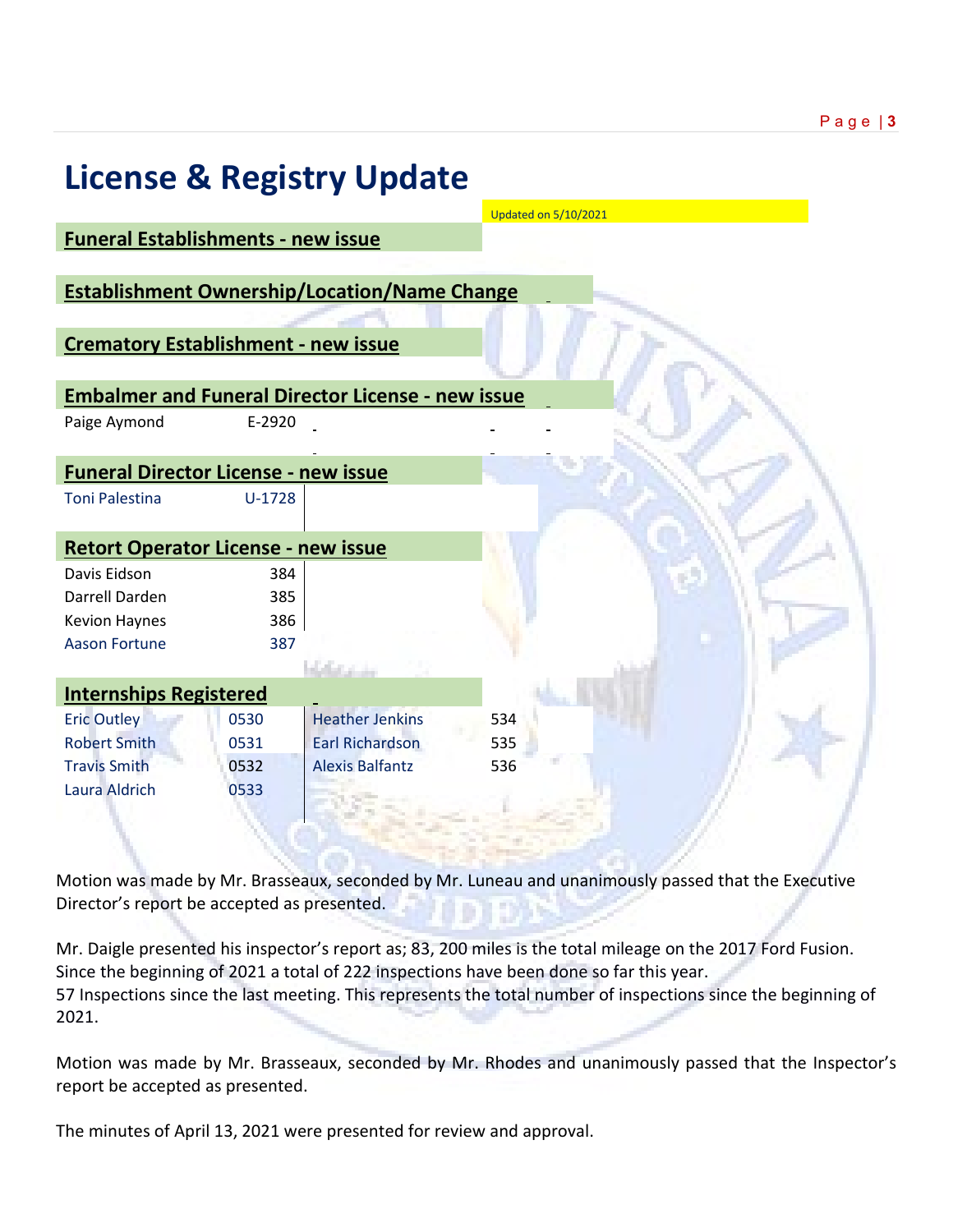Motion was made by Mr. Brasseaux and seconded by Mr. Luneau and unanimously passed that the minutes be modified to reflect the appropriate city with the Findings of Fact from Gonzales to St. Martinville and once the correction has been made the minutes can be approved.

The financial report and budget for FY 20/21 was presented for review and consideration.

Motion was made by Mr. Brasseaux, seconded by Mr. Rhodes and unanimously passed that the financial report be accepted as presented.

Mr. McFarland, Chair, requested that the financial information be emailed for preview prior to the meetings.

The Complaint Review Committee's report was presented to the Board by Ms. Debose, Prosecuting Attorney.

Ms. Debose reiterated that the complaints are presented anonymously in numerical format to the Board with the Complaint Review Committee's decision based upon the information presented at the time of review. The numbered complaints presented in an open meeting remains anonymous while a complaint is pending further investigation and/or until such time as the complaint file has been closed.

There were thirteen complaints of which eight complaints were recommended for informal hearings and/or further discovery, three complaints were recommended for formal hearings, one complaint is pending legal proceeding in civil court and one complaint was recommended as no apparent violation.

Motion was made by Mr. Davis, seconded by Mr. Luneau and unanimously passed that the complaint report be accepted as presented per the recommendations of the Complaint Review Committee.

A discussion ensued with regard to online funeral service operations by funeral homes and clarity needing to be given with referencing such services to a specific funeral home name. Cremation Society of Acadiana, although operating via Martin and Castille Funeral Home, CSA is not specifically associated with the Martin and Castille Funeral Home name noted upon the website and several comments and concerns were addressed to the Board for clarification for this operation.

Mr. Seidemann was standing in for Mr. Lento at today's meeting. Through the discussions with Mr. Seidemann it was decided that the situation be reviewed and if determined for cause, a cease and desist letter should be drafted and forwarded to Martin and Castille Funeral Home.

Motion was made by Mr. Southall, seconded by Mr. Davis and unanimously passed that a cease and desist order be served to Martin and Castille Funeral Home, Lafayette who serves as the owner of the online business which appears it is not licensed to operate as such.

#### **NEW BUSINESS**

The next meeting of the board will be on June 22, 2021 and July 20, 2021 and there will be a Laws Rules Committee meeting scheduled for June 18, 2021**.**

There being no further business, the meeting was concluded at 11:00 AM.